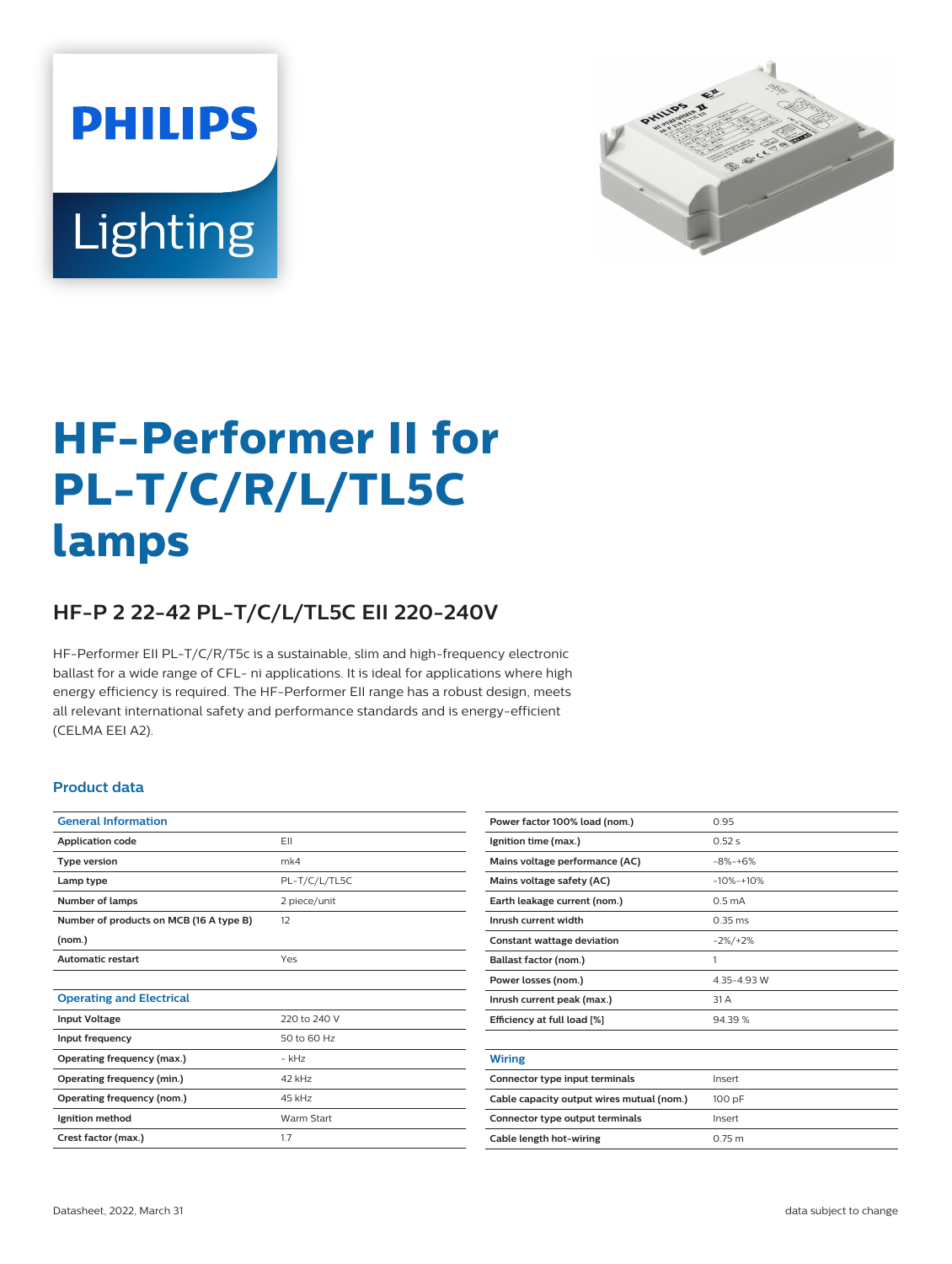## **HF-Performer II for PL-T/C/R/L/TL5C lamps**

| Wire strip length                           | 7.5-8.5 mm                              |  |  |  |  |
|---------------------------------------------|-----------------------------------------|--|--|--|--|
| Dual fixture master/slave                   | Not applicable [ Master/Slave oper. not |  |  |  |  |
|                                             | applicable]                             |  |  |  |  |
| Input terminal cross section                | $0.50 - 1.50$ mm <sup>2</sup>           |  |  |  |  |
| <b>Output terminal cross section</b>        | $0.50 - 1.50$ mm <sup>2</sup>           |  |  |  |  |
| Cable capacity output wires to earth (nom.) | 100 pF                                  |  |  |  |  |
|                                             |                                         |  |  |  |  |
| <b>System characteristics</b>               |                                         |  |  |  |  |
| Rated ballast-lamp power                    | $22 - 42$ W                             |  |  |  |  |
| Rated lamp power on PL-T/C                  | 22/42 W                                 |  |  |  |  |
|                                             |                                         |  |  |  |  |
| <b>Temperature</b>                          |                                         |  |  |  |  |
| T-ambient (max.)                            | 50 °C                                   |  |  |  |  |
| T-ambient (min.)                            | $-25$ °C                                |  |  |  |  |
| T storage (max.)                            | 80 °C                                   |  |  |  |  |
| T storage (min.)                            | $-40 °C$                                |  |  |  |  |
| T-case lifetime (nom.)                      | 75 °C                                   |  |  |  |  |
| T-Case maximum (max.)                       | 75 °C                                   |  |  |  |  |
| T-Ignition (max.)                           | 50 °C                                   |  |  |  |  |
| T-Ignition (min.)                           | $-25$ °C                                |  |  |  |  |
|                                             |                                         |  |  |  |  |
| <b>Emergency Operation</b>                  |                                         |  |  |  |  |
| Battery voltage lamp ignition               | 198-254 V                               |  |  |  |  |
| Battery voltage lamp operation              | 176-254                                 |  |  |  |  |
|                                             |                                         |  |  |  |  |
| <b>Approval and Application</b>             |                                         |  |  |  |  |
| <b>Energy efficiency index</b>              | A2                                      |  |  |  |  |
| IP classification                           | IP 20 [ Ingress Protection 20]          |  |  |  |  |
| <b>EMI 9 kHz  30 MHz</b>                    | EN55015                                 |  |  |  |  |

| <b>EN55022 level B</b>              |  |  |  |  |
|-------------------------------------|--|--|--|--|
| IFC 61347-2-3                       |  |  |  |  |
| IEC 60929                           |  |  |  |  |
| ISO 9000:2000                       |  |  |  |  |
| ISO 14001                           |  |  |  |  |
| IEC 61000-3-2                       |  |  |  |  |
| <b>IEC 61547</b>                    |  |  |  |  |
| IEC68-2-6 F c                       |  |  |  |  |
| IFC 68-2-29 Fb                      |  |  |  |  |
| EN 61347-2-3 clause 11              |  |  |  |  |
| CE marking ENEC certificate VDE-EMV |  |  |  |  |
| certificate                         |  |  |  |  |
| Yes                                 |  |  |  |  |
| IEC 60598-2-22                      |  |  |  |  |
| Inaudible                           |  |  |  |  |
|                                     |  |  |  |  |
|                                     |  |  |  |  |
| 871150091399930                     |  |  |  |  |
| HF-P 2 22-42 PL-T/C/L/TL5C EII      |  |  |  |  |
| 220-240V                            |  |  |  |  |
| 8711500913999                       |  |  |  |  |
| 91399930                            |  |  |  |  |
| 1                                   |  |  |  |  |
| 12                                  |  |  |  |  |
| 913700630866                        |  |  |  |  |
| 0.150 kg                            |  |  |  |  |
|                                     |  |  |  |  |

### **Dimensional drawing**

| Product                            | D1 | C1 | A1    | A2   | R1   | B <sub>2</sub> |
|------------------------------------|----|----|-------|------|------|----------------|
| HF-P 2 22-42 PL-T/C/L/ 4.5 mm 30.0 |    |    | 103.0 | 93.5 | 67.0 | 575            |
| TL5C EII 220-240V                  |    | mm | mm    | mm   | mm   | mm             |

**HF-P 2 22-42 PL-T/C/L/TL5C EII 220-240V**